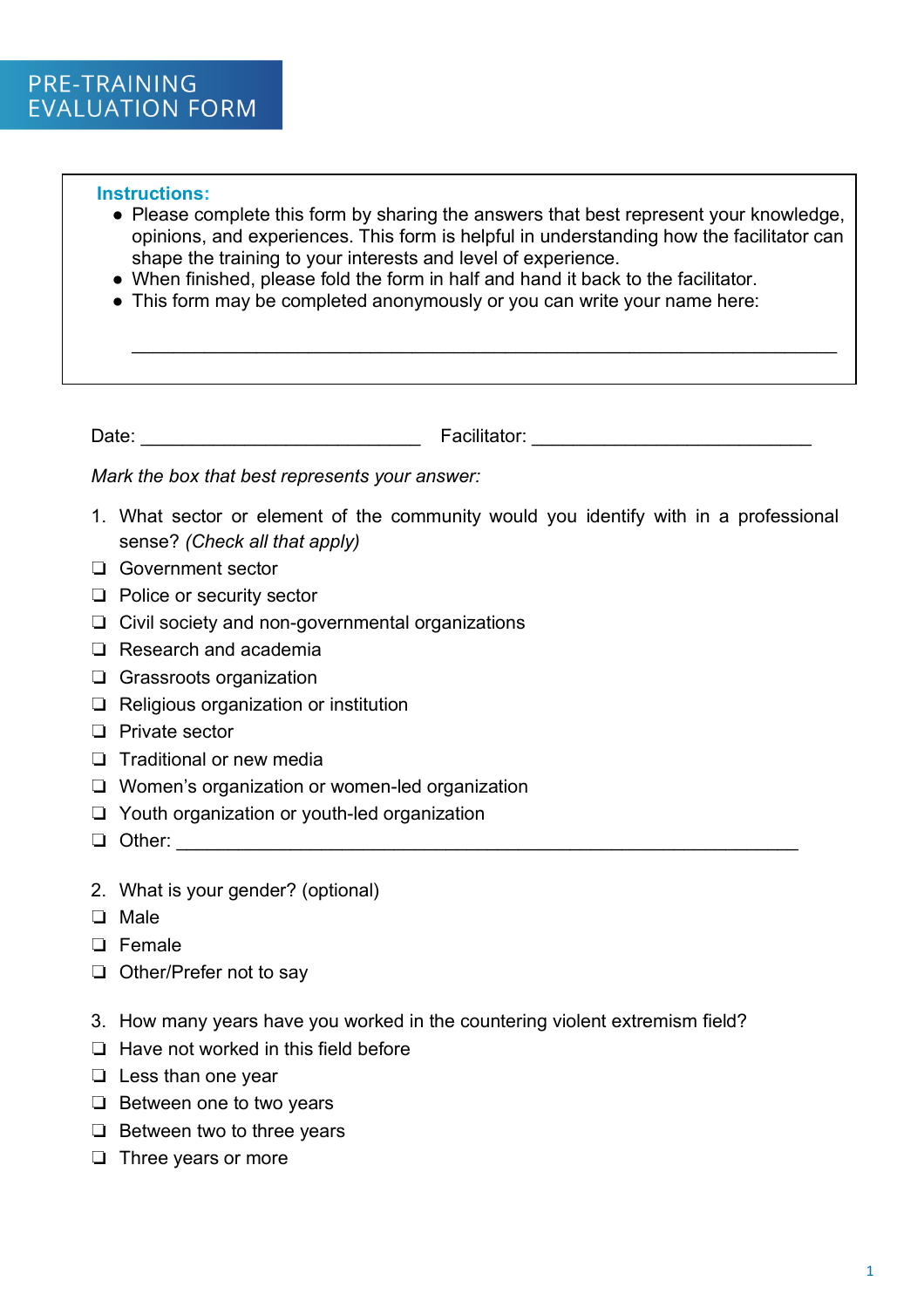- 4. How would you rate your knowledge of the countering violent extremism field?
	- ❏ None or limited knowledge
	- ❏ Familiar with basic concepts and approaches
	- ❏ Comfortable with basic and complex concepts and approaches
	- ❏ Professional knowledge and experience
	- ❏ Expert
- 5. How would you rate your knowledge of violent extremism in your local context?
	- ❏ None or limited knowledge
	- ❏ Familiar with basic concepts and dynamics
	- ❏ Comfortable with basic and complex concepts and dynamics
	- ❏ Professional knowledge and experience
	- ❏ Expert
- 6. How would you rate your level of collaboration on countering violent extremism programs and policies with other sectors or elements of the community?
	- ❏ None or limited
	- ❏ Basic collaboration on a single program
	- ❏ Basic collaboration on a number of programs
	- ❏ Extensive collaboration on a single program
	- ❏ Extensive collaboration on a number of programs
- 7. Which sectors or elements of the community have you collaborated with in countering violent extremism programs and policies? *(Check all that apply)*
	- ❏ Government sector
	- ❏ Police or security sector
	- ❏ Civil society and non-governmental organizations
	- ❏ Research and academia
	- ❏ Grassroots organization
	- ❏ Religious organization or institution
	- ❏ Private sector
	- ❏ Traditional or new media
	- ❏ Women's organization or women-led organization
	- ❏ Youth organization or youth-led organization
	- ❏ Other: \_\_\_\_\_\_\_\_\_\_\_\_\_\_\_\_\_\_\_\_\_\_\_\_\_\_\_\_\_\_\_\_\_\_\_\_\_\_\_\_\_\_\_\_
	- ❏ None of the above
- 8. How would you rate your knowledge of monitoring and evaluation for programming?
	- ❏ None or limited knowledge
	- ❏ Familiar with basic concepts and approaches
	- ❏ Comfortable with basic and complex concepts and approaches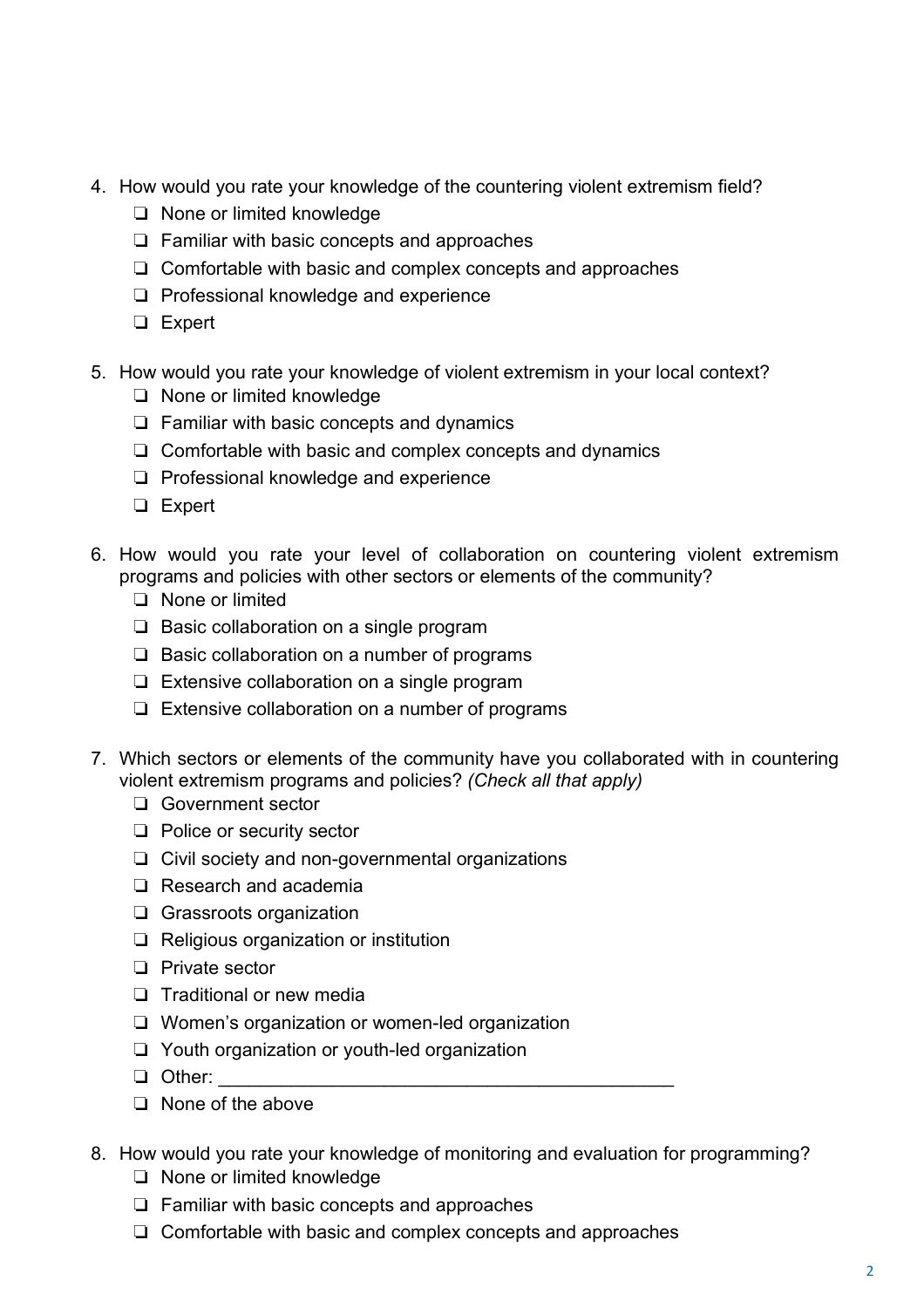- ❏ Professional knowledge and experience
- ❏ Expert
- 9. Why were you interested in participating in this training?

10.Is there anything in particular that you would like to get out of this training or any specific goal you would like to achieve? If so, please write it in the space below:

11.Are there any other comments that you would like to share?

*Please answer the following questions:*

- 12.Countering violent extremism is an approach that focuses on studying the causes of radicalization.
	- ❏ True
	- ❏ False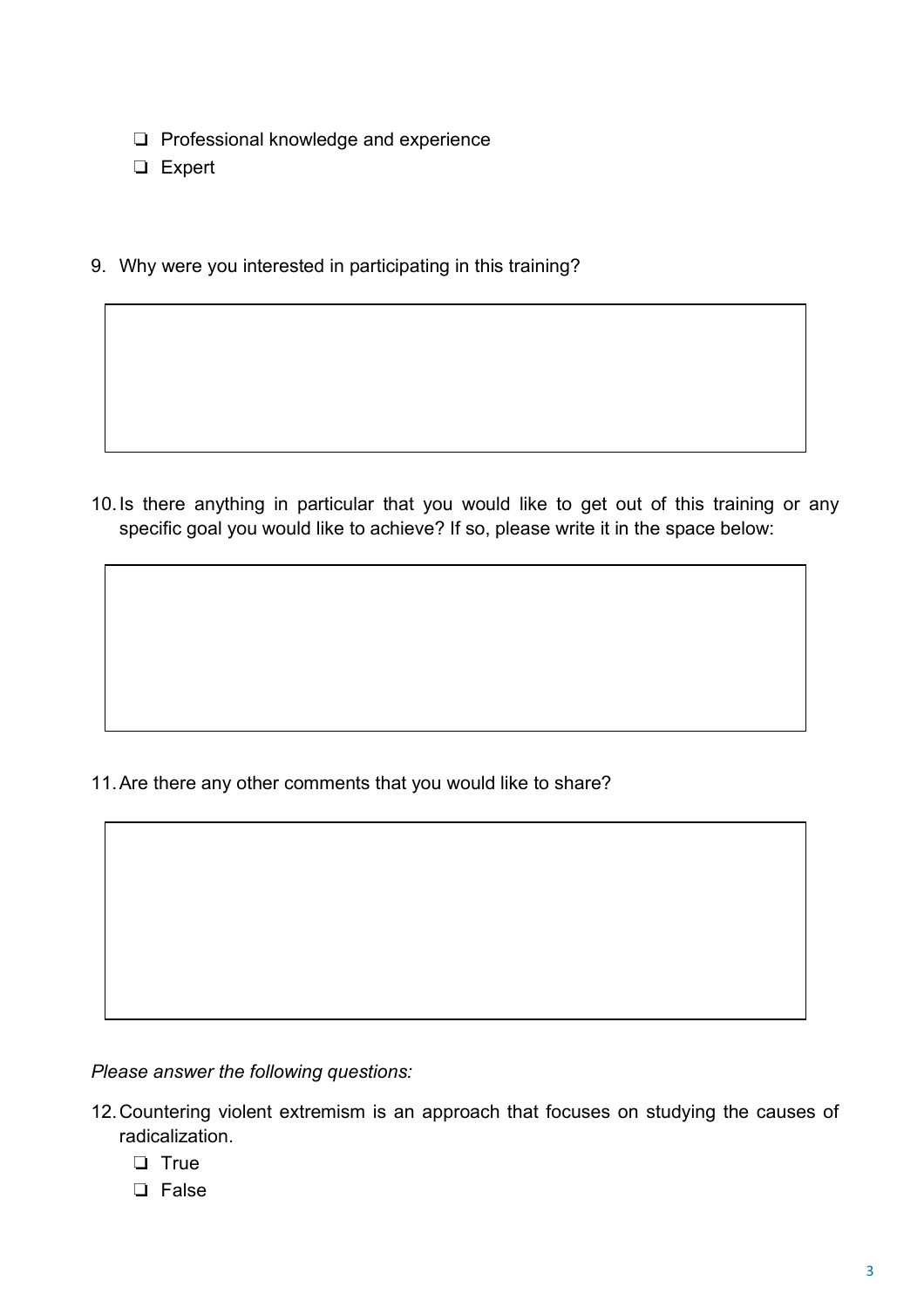- 13.Countering violent extremism should be considered as the "soft" side of counterterrorism and is not necessarily key to national security.
	- ❏ True
	- ❏ False
- 14."Extremism," "violent extremism," and "terrorism" are just different ways to describe the same issue.
	- ❏ True
	- ❏ False
- 15.Push and pull factors alone do not explain radicalization: it is important to analyze the individual's personal history and their social context, as well as many other factors.
	- ❏ True
	- ❏ False
- 16.An example of a "push factor" could be human rights violations.
	- ❏ True
	- ❏ False

17.An example of a "pull factor" is unemployment.

- ❏ True
- ❏ False
- 18.The reason why individuals become radicalized is mostly due to psychological issues.
	- ❏ True
	- ❏ False
- 19.Gender is an important factor in understanding and countering violent extremism for **both** men and women.
	- ❏ True
	- ❏ False
- 20.Building resilience to violent extremism in youth is best achieved through technologybased programming
	- ❏ True
	- ❏ False
- 21.In terms of violent extremism, individual resilience and community resilience look very different and require different approaches.
	- ❏ True
	- ❏ False